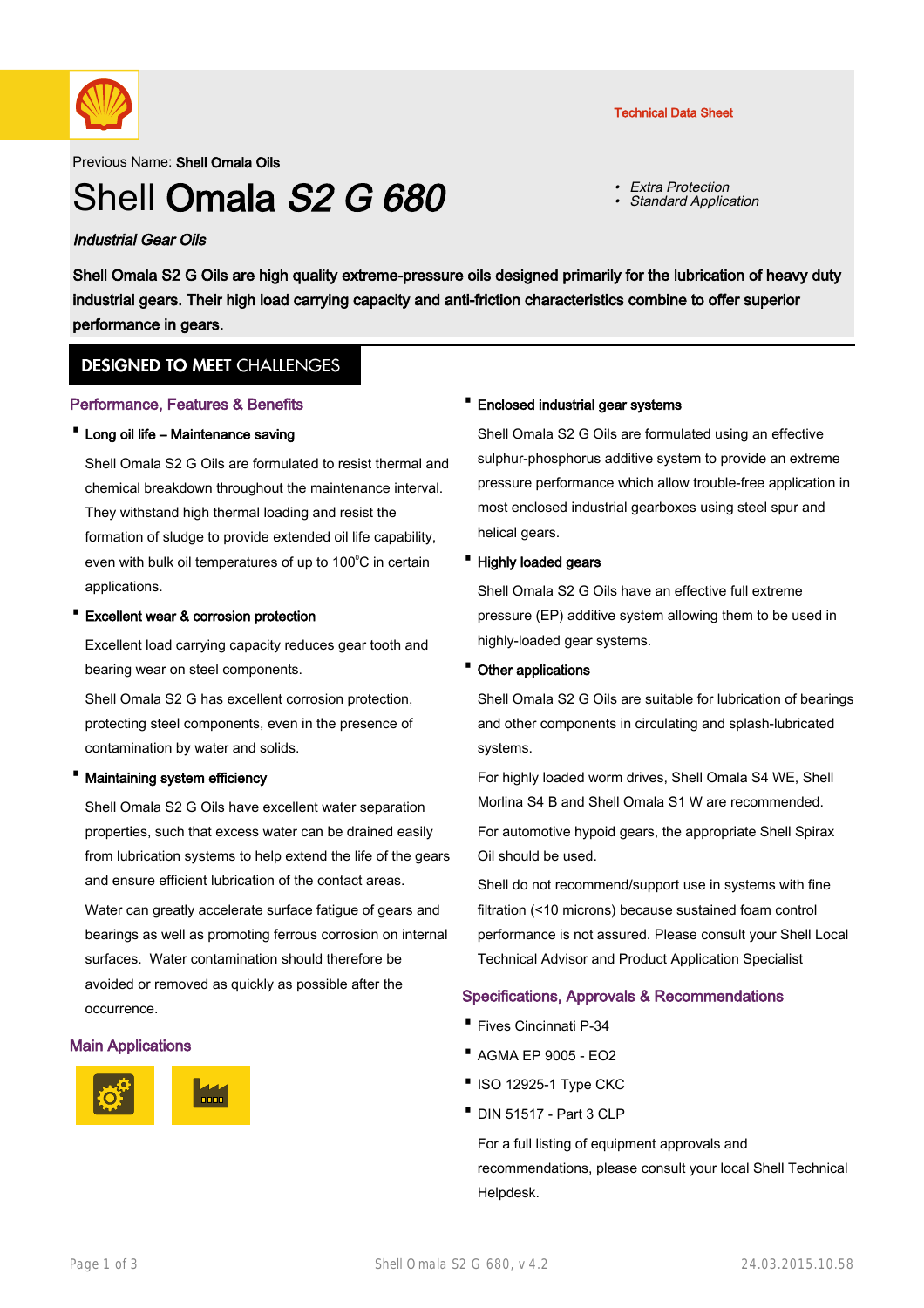#### Typical Physical Characteristics

| <b>Properties</b>          |                 |                    | Method           | <b>Omala S2 G 680</b> |
|----------------------------|-----------------|--------------------|------------------|-----------------------|
| <b>ISO Viscosity Grade</b> |                 |                    | <b>ISO 3448</b>  | 680                   |
| <b>Kinematic Viscosity</b> | $@40^{\circ}$ C | mm <sup>2</sup> /s | <b>ISO 3104</b>  | 680                   |
| <b>Kinematic Viscosity</b> | @100°C          | mm <sup>2</sup> /s | <b>ISO 3104</b>  | 38                    |
| <b>Viscosity Index</b>     |                 |                    | <b>ISO 2909</b>  | 92                    |
| <b>Density</b>             | $@15^{\circ}$ C | kg/m <sup>3</sup>  | <b>ISO 12185</b> | 912                   |
| Flash Point (COC)          |                 | $^{\circ}C$        | <b>ISO 2592</b>  | 270                   |
| <b>Pour Point</b>          |                 | $^{\circ}C$        | <b>ISO 3016</b>  | $-9$                  |

These characteristics are typical of current production. Whilst future production will conform to Shell's specification, variations in these characteristics may occur.

#### Health, Safety & Environment

#### · Health and Safety

Shell Omala S2 G is unlikely to present any significant health or safety hazard when properly used in the recommended application and good standards of personal hygiene are maintained.

Avoid contact with skin. Use impervious gloves with used oil. After skin contact, wash immediately with soap and water.

Guidance on Health and Safety is available on the appropriate Material Safety Data Sheet, which can be obtained from http://www.epc.shell.com/

#### · Protect the Environment

Take used oil to an authorised collection point. Do not discharge into drains, soil or water.

#### Additional Information

#### · Advice

Advice on applications not covered here may be obtained from your Shell representative.